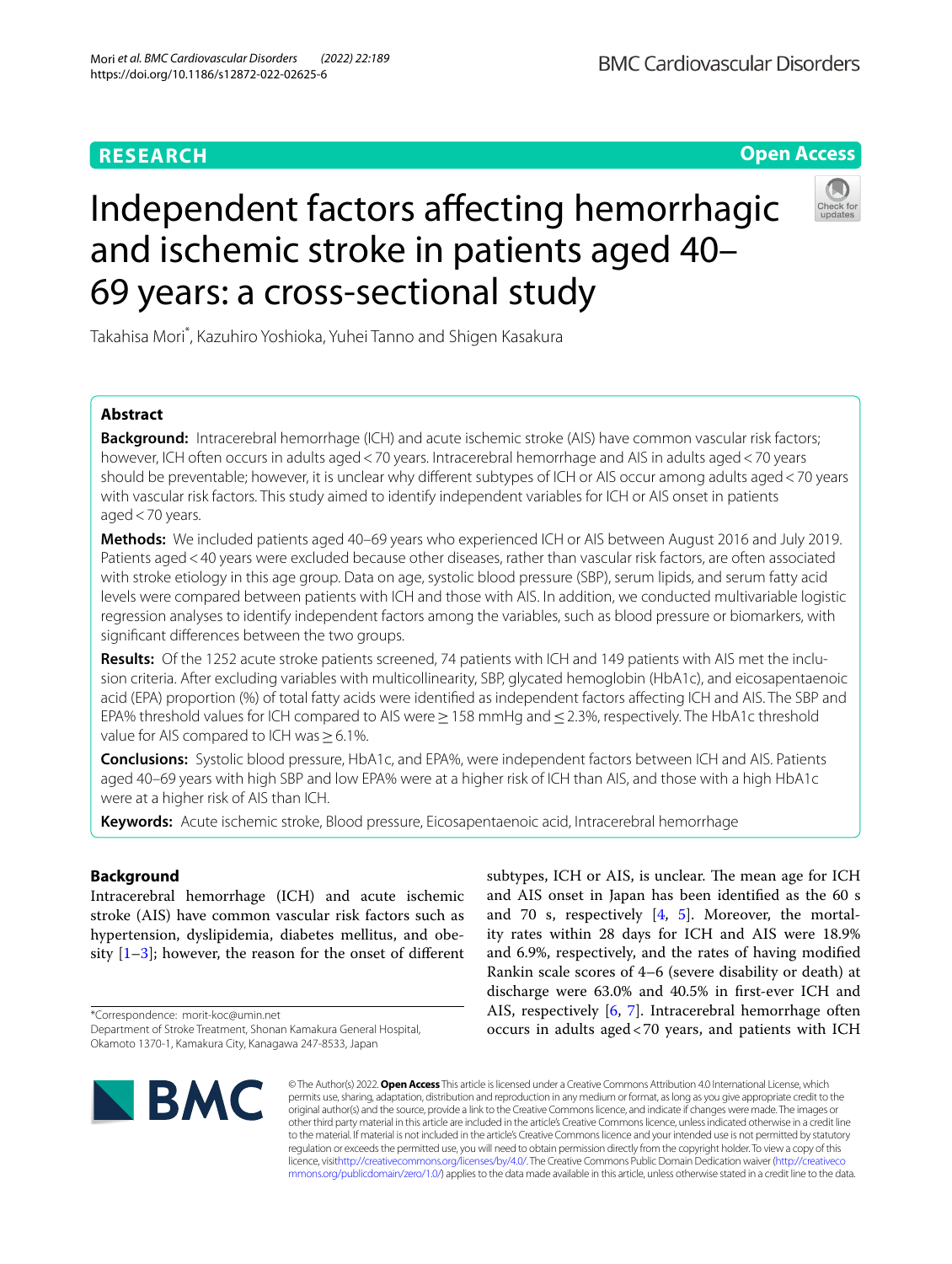experience more disabilities than those with AIS. Therefore, ICH and AIS in adults aged<70 years should be preventable; however, it is unclear why diferent subtypes of ICH or AIS occur among adults aged<70 years with vascular risk factors.

The etiology of stroke patients aged  $<$  40 years frequently consists of vascular malformation, moyamoya disease, or autoimmune disease  $[8, 9]$  $[8, 9]$  $[8, 9]$ . Therefore, patients aged<40 years should be excluded when identifying independent factors for ICH or AIS among adults aged<70 years who are susceptible to vascular risk factors [\[10\]](#page-5-8).

Elevated blood pressure has been identifed as the greatest risk factor for hemorrhagic or ischemic stroke [[11\]](#page-5-9). Additionally, diabetes is an independent risk factor for ischemic stroke [\[12](#page-5-10)], and the serum cholesterol level is inversely related to the risk of death from hemorrhagic stroke and positively related to death from ischemic stroke and total cardiovascular disease [[13](#page-5-11)]. Serum levels and proportion (%) of fatty acid (FA) are associated with AIS or ICH [\[14](#page-5-12)[–18](#page-5-13)]. Triglycerides (TG) comprise glycerol and three fatty acids (FAs); FAs afect the quality of TG, and dietary TG afects serum FA levels [[14](#page-5-12)]. A high level of n-3 polyunsaturated fatty acids (n-3 PUFAs) reduces the risk of ischemic stroke [[15](#page-5-14)]. High levels of saturated FA, n-9 monounsaturated FA, and n-6 PUFA increase the risk of ischemic stroke [\[16](#page-5-15)]. A high level of dihomo-gamma-linolenic acid (DGLA) is associated with early-onset ICH or AIS  $[17, 18]$  $[17, 18]$  $[17, 18]$  $[17, 18]$  $[17, 18]$ . The serum percentage of docosahexaenoic acid (DHA) is associated with earlyonset AIS [\[18](#page-5-13)], and that of eicosapentaenoic acid (EPA) is associated with early-onset ICH  $[17]$  $[17]$ . Therefore, DGLA, EPA%, and DHA% are signifcant risk factors for earlyonset ICH or AIS [\[17](#page-5-16), [18\]](#page-5-13).

Serum FA levels at arrival performed under non-fasting conditions are associated with the dietary intake of TG immediately before stroke onset. Therefore, this retrospective cross-sectional study aimed to investigate the reason for onset of diferent stroke subtypes among adults aged 40–69 years with vascular risk factors and identify independent factors for ICH or AIS onset.

# **Methods**

### **Patients**

We included patients admitted to our institution within 24 h of stroke onset between August 2016 and July 2019. We excluded the following patients:  $(1)$  aged  $< 40$  years or≥70 years, (2) those who did not undergo an examination of serum DGLA level, EPA%, and DHA% at arrival, (3) those with a severe disability or underweight status at admission, or (4) those with the etiology of vascular malformation, moyamoya disease, autoimmune disease, or cancer-related thrombosis. We defned a severe disability as a pre-hospital modified Rankin scale score  $\geq$  3 [\[6](#page-5-4)] and underweight status as a body mass index <  $18.5 \text{ (kg/m}^2)$ , because patients with these conditions sufer from possible malnutrition. Investigation of DGLA, EPA%, and DHA% were necessary to investigate the reason for the

diferent onset of stroke subtypes, namely, early-onset

#### **Data collection**

ICH or AIS [[17,](#page-5-16) [18](#page-5-13)].

We collected patient data on anthropometric variables, blood pressure, National Institutes of Health Stroke Scale (NIHSS) score [\[19\]](#page-5-17), history of medications for hypertension, diabetes, or dyslipidemia, and biomarkers relevant to vascular risk factors such as glucose, glycated hemoglobin (HbA1c), serum concentration of DGLA, and proportions (%) of EPA and DHA, total cholesterol (TC), high-density lipoprotein cholesterol (HDL), low-density lipoprotein cholesterol (LDL), and TG, at admission. As reported previously, serum TG, HDL, and FA levels were also measured [[18](#page-5-13)].

## **Statistical analysis**

The chi-square test was used to compare the categorical variables between the ICH and AIS groups. Non-normally distributed continuous variables were expressed as medians and interquartile ranges and the Wilcoxon rank-sum test was used to compare continuous variables between the ICH and AIS groups through normal approximation. A multivariable comparison test was used to compare all possible pairs of variables with signifcant diferences between the two groups. Spearman's rank correlation coefficient  $(r<sub>s</sub>)$  was used to measure the strength of the relationships between non-normally distributed variables with signifcant diferences between the two groups. We truncated the  $r<sub>s</sub>$  below the second decimal point and defined:  $0 \le |r_s| < 0.1$  as no correlation,  $0.1 \le |r_s|$  < 0.4 as a weak correlation,  $0.4 \le |r_s|$  < 0.6 as a moderate correlation, and  $0.6 \leq |r_s|$  as a strong correlation. Variables with signifcant diferences in the chisquare test or the Wilcoxon rank-sum test between the two groups were candidates for multivariable logistic regression analyses. We adopted the variable candidate with a smaller or the smallest probability (*p*) value or a larger or the largest absolute value of the Wilcoxon ranksum test statistic (|z|) between or among variable candidates with mutually strong correlations ( $|r_s| \geq 0.6$ ). We defined multicollinearity as variance inflation factor  $\geq$  3, indicating that the multiple correlation coefficient is  $> 0.8$ . We conducted multivariable logistic regression analyses using variables without multicollinearity. We estimated the threshold values of independent ICH-onset variables using the receiver operating characteristic curves. Furthermore, we analyzed the data stratifed according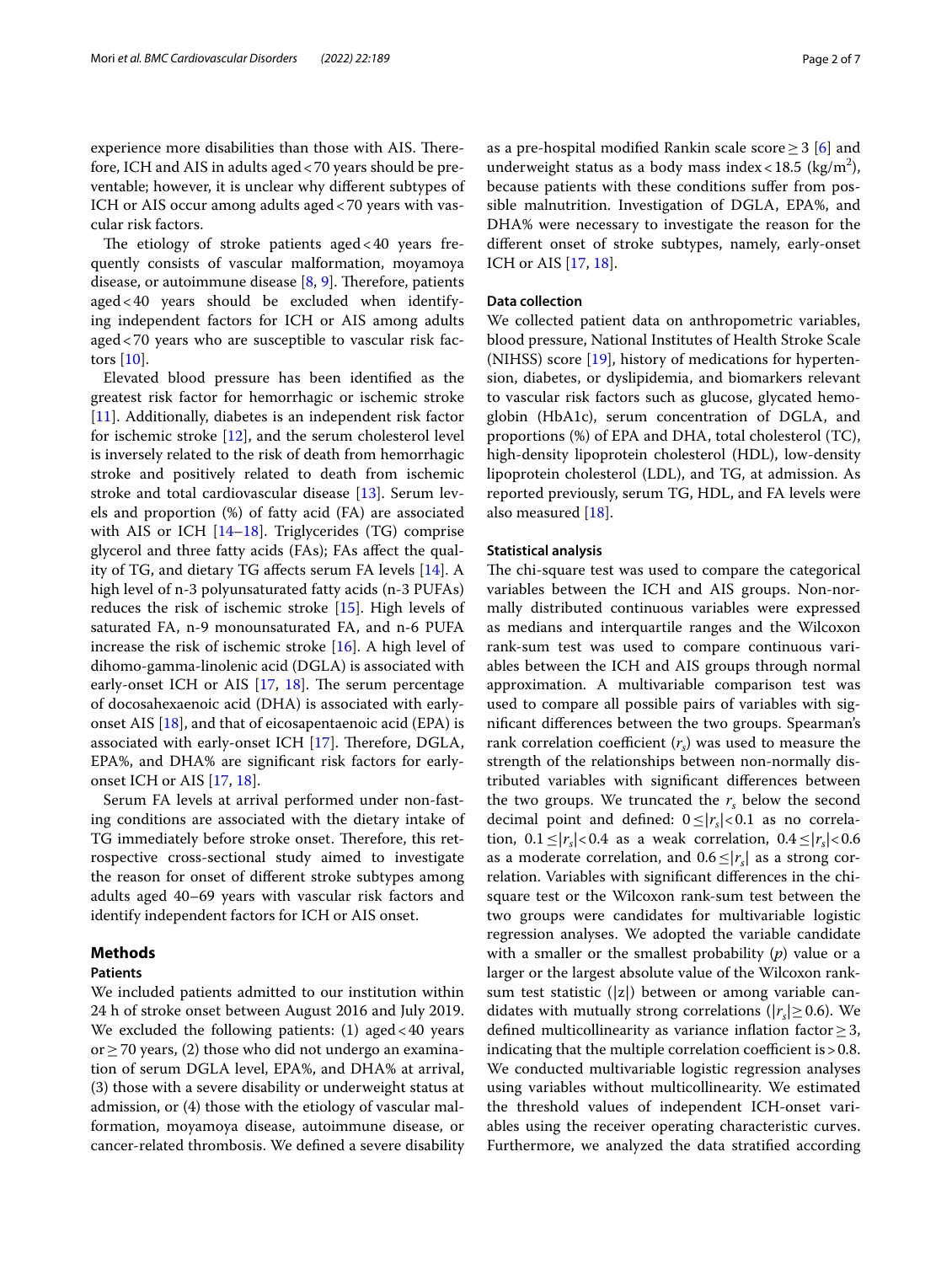to age (40–54 vs. 55–69 years) as secondary analysis. We reported *p*-values up to four decimal places  $\langle$  < 0.0001). We presented *p* values using two-sided tests. Signifcance was set at  $p$  value < 0.05. JMP software (version 16.2; SAS Institute, Cary, NC, USA) was used for all statistical analyses.

# **Results**

A total of 1152 acute stroke patients were admitted to our stroke center during the study period; of these patients, 74 with ICH (33.2%) and 149 with AIS (66.8%) met our inclusion criteria (Additional fle [1\)](#page-5-18). Patient characteristics at the time of admission are summarized in Table [1.](#page-2-0) There were no patients with stroke caused by vascular malformation, moyamoya disease, autoimmune disease, or cancer-related thrombosis who met the inclusion criteria. The etiology of 74 patients with ICH was hypertension (Additional fle [2\)](#page-5-19), although only 19 (25.7%) of 74 patients were treated with antihypertensive drugs

(Table [1](#page-2-0)). Aside from medication history and NIHSS scores: four variables showed signifcant diferences between the two groups. Patients in the ICH group had higher SBP and DBP and a lower EPA% level than those in the AIS group. In addition, patients in the AIS group had a higher HbA1c level than those in the ICH group.

No diferences were found in age; sex; anthropometric variables; concentrations of glucose, TC, LDL, TG, HDL, and DGLA; or DHA% between the two groups. The history of diabetes or dyslipidemia drugs was higher in the AIS group than in the ICH group. The median NIHSS scores at admission and discharge were higher in the ICH group than in the AIS group, and patients with ICH had more disabilities at discharge than patients with AIS. Among the four variables with signifcant diferences between the two groups that were assessed, a strong positive correlation was found between SBP and DBP (Additional fle [3\)](#page-5-20). We adopted SBP as the variable candidate for multivariable logistic regression because the |z|

<span id="page-2-0"></span>**Table 1** Patient characteristics

|                           | <b>ICH</b>           | <b>AIS</b>          | z  or chi | p-value  |  |
|---------------------------|----------------------|---------------------|-----------|----------|--|
| n                         | 74                   | 149                 |           |          |  |
| Age (years)               | $58.5(51-65)$        | $62(54.5 - 67)$     | 1.80      | 0.0710   |  |
| Male sex                  | 51 (68.9%)           | 101 (67.8%)         | 0.03      | 0.8640   |  |
| Height (cm)               | 166 (159.8-170)      | 165 (160-171)       | 0.01      | 0.9886   |  |
| Bodyweight (kg)           | $61.1 (59.5 - 78.5)$ | 66 (58-76.1)        | 0.31      | 0.7600   |  |
| BMI ( $\text{kg/m}^2$ )   | 24.2 (21.8-26.9)     | 24.5 (21.8-26.8)    | 0.15      | 0.8843   |  |
| SBP (mmHg)                | 183.5 (162-209)      | 157 (138-181)       | 5.23      | < 0.0001 |  |
| DBP (mmHg)                | 111.5 (97.8-129)     | $96(82.5 - 111.5)$  | 5.09      | < 0.0001 |  |
| Glucose (mmol/L)          | $6.8(5.7 - 8.4)$     | $6.5(5.8-8.3)$      | 0.03      | 0.9789   |  |
| HbA1c (%) (NGSP)          | $5.7(5.5 - 6.15)$    | $5.9(5.6 - 6.6)$    | 2.60      | 0.0094   |  |
| TC (mmol/L)               | $5.48(4.93 - 6.14)$  | 5.33 (4.73-6.09)    | 0.66      | 0.5063   |  |
| HDL (mmol/L)              | $1.55(1.22 - 1.94)$  | $1.42(1.18 - 1.76)$ | 1.88      | 0.0596   |  |
| TG (mmol/L)               | $1.56(0.86 - 2.45)$  | $1.25(0.84 - 2.17)$ | 0.82      | 0.4118   |  |
| LDL (mmol/L)              | $3.09(2.23 - 3.57)$  | $3.12(2.47 - 3.62)$ | 0.60      | 0.5466   |  |
| DGLA (µmol/L)             | 116.9 (97.2-146.8)   | 108.6 (80.7-138.9)  | 1.72      | 0.0862   |  |
| EPA%                      | $1.45(0.9 - 2.3)$    | $1.80(1.1 - 2.7)$   | 1.99      | 0.0469   |  |
| DHA%                      | $3.8(2.8 - 5.03)$    | $4.0(3.1-5)$        | 0.82      | 0.4133   |  |
| History of statin use     | $9(12.2\%)$          | 28 (18.8%)          | 1.64      | 0.2003   |  |
| History of DL drugs       | 8 (10.8%)            | 32 (21.5%)          | 4.10      | 0.0429   |  |
| History of anti-HT drugs  | 19 (25.7%)           | 52 (34.9%)          | 1.98      | 0.1595   |  |
| History of diabetes drugs | $3(4.1\%)$           | 19 (12.8%)          | 4.83      | 0.0280   |  |
| NIHSS at admission        | $9(3-18)$            | $2(1-5)$            | 6.03      | < 0.0001 |  |
| NIHSS at discharge        | $5(1.5-12)$          | $1(0-3)$            | 5.55      | < 0.0001 |  |
| Hospitalization, days     | $8(8-9)$             | $8(7-8)$            | 1.44      | 0.1497   |  |
| In-hospital death, N      | 2(2.70%)             | 1(0.67%)            | 1.42      | 0.2333   |  |

All values except for categorical data are represented as median (interquartile range). Boldface indicates statistical signifcance (*p*<0.05)

*AIS* acute ischemic stroke, *BMI* body mass index, *chi* chi-square value, *DL* dyslipidemia, *EPA* eicosapentaenoic acid, *DHA* docosahexaenoic acid, *DBP* diastolic blood pressure, *DGLA* dihomo-gamma-linolenic acid, *HbA1c* glycated hemoglobin, *HDL* high-density lipoprotein cholesterol, *HT* hypertensive, *ICH* intracerebral hemorrhage, *LDL* low-density lipoprotein cholesterol, *NGSP* National Glycohemoglobin Standardization Program, *n* number, *NIHSS* National Institutes of Health Stroke Scale score, *p* probability, *SBP* systolic blood pressure, *TC* total cholesterol, *TG* triglycerides, *|z|* absolute value of the Wilcoxon rank-sum test statistic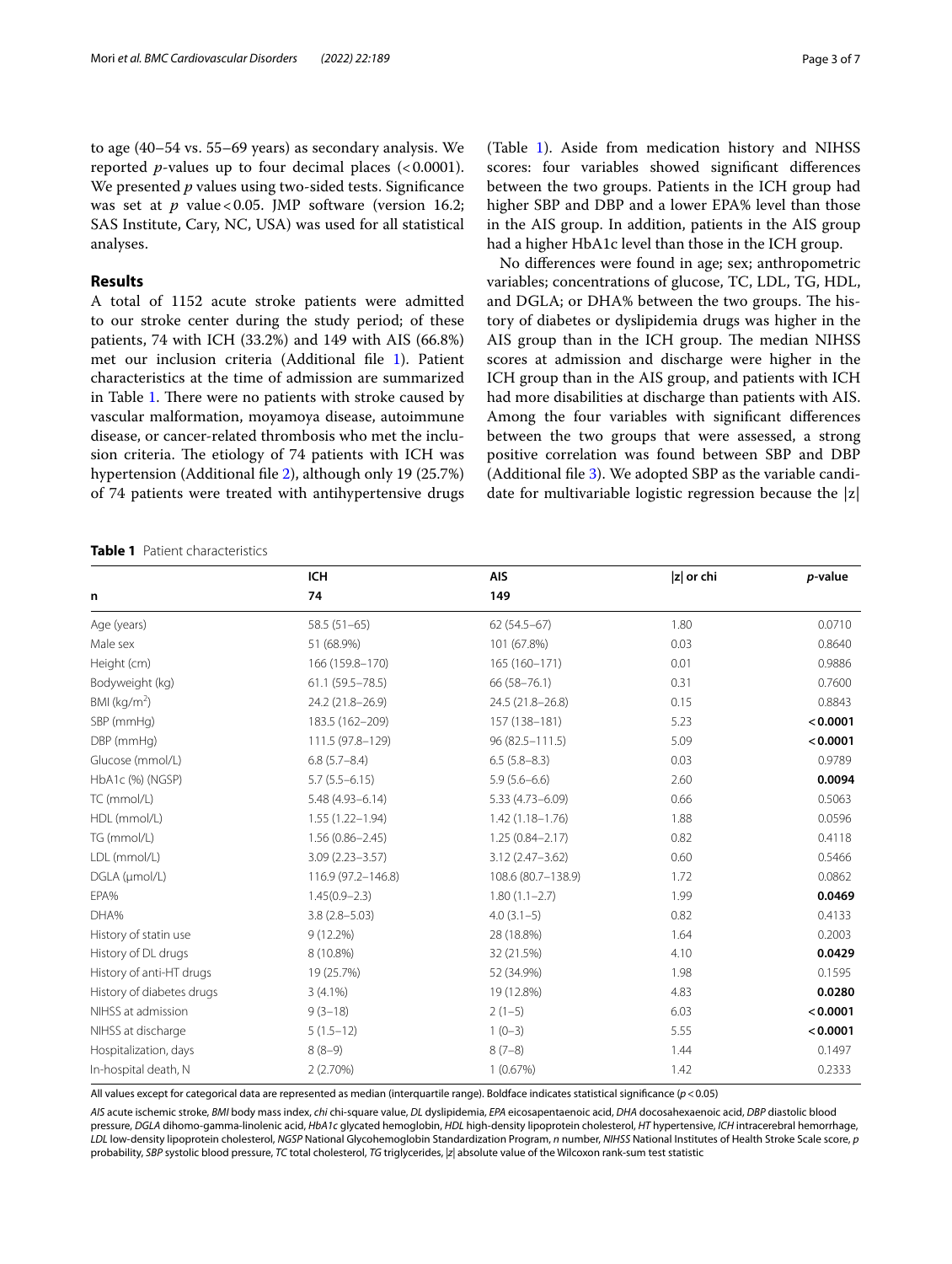<span id="page-3-0"></span>**Table 2** Multivariable logistic regression for intracerebral hemorrhage onset compared with acute ischemic stroke onset

| Odds ratio          | p value  | <b>AUC</b> | BIC |
|---------------------|----------|------------|-----|
|                     | < 0.0001 | 0.752      | 261 |
| $1.02(1.01 - 1.03)$ | < 0.0001 |            |     |
| $0.60(0.41 - 0.82)$ | 0.0009   |            |     |
| $0.80(0.62 - 0.99)$ | 0.0491   |            |     |
|                     |          |            |     |

Boldface indicates statistical signifcance (*p*<0.05)

*AUC* area under the curve, *BIC* Bayesian information criterion, *EPA*

eicosapentaenoic acid, *HbA1c* glycated hemoglobin, *p* probability, *SBP* systolic blood pressure

of SBP was larger than that of DBP (Table [1](#page-2-0)). After confrming that the variance infation factors of three variable candidates were  $<$  3 (Additional file [4](#page-5-21)), multivariable logistic regression analysis showed that high SBP and low EPA% were independent factors of ICH, rather than AIS, and that a high HbA1c was an independent factor for AIS, rather than ICH (Table [2\)](#page-3-0).

The receiver operating characteristic curves of ICH from AIS demonstrated that the threshold values of SBP and EPA% were  $\geq$  158 mmHg, and  $\leq$  2.3%, respectively, and the threshold value of HbA1c for AIS from ICH was  $\geq$  6.1% (Tables [3,](#page-3-1) [4](#page-3-2)).

As a result of secondary analysis, for patients aged 40–54 years, the ratio of ICH was 0.412 (26/63), and blood pressure, high SBP or DBP, was the only factor for ICH. In the subgroup analysis patients aged 55–69 years, the ratio of ICH decreased to 0.3 (48/160), high SBP and DBP were factors for ICH, and high HbA1c and low HDL levels were signifcant factors for AIS. As the age advanced, the ratio of ICH decreased, and diabetes or dyslipidemia became signifcant for AIS onset. In the subgroup analysis for age, only six (23.1%) of 26 patients aged 40–54 years and 13 (27.1%) of 48 patients aged

55–69 years with ICH took antihypertensive drugs pre-ICH (ns). Additionally, only four (10.8%) of 37 patients aged 40–54 years and 48 (42.9%) of 112 patients aged 55–69 years with AIS took antihypertensive drugs pre-AIS ( $p = 0.0001$ ). In the subgroup analysis for age, only two (5.4%) of 37 patients aged 40–54 years and 30 (26.8%) of 112 patients aged 55–69 years with AIS took DL drugs pre-AIS ( $p = 0.0023$ ). (Additional files  $\frac{5}{9}$  and  $\frac{6}{9}$ ).

## **Discussion**

Our results demonstrated that independent factors for ICH, but not AIS, were high SBP and low EPA%. Additionally, an independent factor for AIS, but not ICH, was high HbA1c. Thus, patients aged 40–69 years with high blood pressure and low EPA% were at a higher risk of ICH than AIS, and patients aged 40–69 years with high HbA1c were at a higher risk of AIS than ICH. Among 74 hypertensive patients with ICH, only 19 patients (25.7%) took antihypertensive drugs before experiencing ICH, suggesting a lack of appropriate blood pressure control. The threshold value of EPA% for ICH compared to AIS was  $\leq$  2.3%, and the threshold value of HbA1c for AIS compared to ICH was≥6.1%.

Low compliance of antihypertensive drugs may be associated with ICH onset for patients aged 40–54 years and 55–69 years. In patients aged 40–54 years, blood pressure was the only signifcant factor for ICH, and the ratio of ICH was higher than that in patients aged 55–69 years, suggesting the importance of blood pressure control to prevent ICH in patients aged 40–54 years. On the other hand, HbA1c, antihypertensive drug use, or DL drug use increased in patients with AIS with advancing age. The ratio of AIS was higher in patients aged 55–69 years than patients aged 40–54 years, suggesting the importance of blood

<span id="page-3-1"></span>**Table 3** Threshold values for ICH compared to AIS

|                                  | Sens (%) | Spec $(%)$ | Odds ratio          | <i>p</i> value | <b>AUC</b> | BIC |
|----------------------------------|----------|------------|---------------------|----------------|------------|-----|
| SBP ( $\geq$ 158 vs. < 158) mmHg | 85.7     | 53.7       | $1.02(1.01 - 1.03)$ | < 0.0001       | 0.715      | 268 |
| EPA% ( $<$ 2.3 vs. $>$ 2.3)      | 78.4     | 36.2       | $0.77(0.61 - 0.95)$ | 0.0121         | 0.582      | 288 |

AUC area under the curve, BIC Bayesian information criterion, EPA eicosapentaenoic acid, p probability, SBP systolic blood pressure, Sens sensitivity, Spec specificity, % weight percentage of total fatty acids

<span id="page-3-2"></span>**Table 4** Threshold value for AIS compared with ICH

|                                | Sens (%) | Spec (%) | Odds ratio       | <i>p</i> value | <b>AUC</b> | <b>BIC</b> |
|--------------------------------|----------|----------|------------------|----------------|------------|------------|
| HbA1c ( $> 6.1$ vs. $< 6.1$ )% | 72.6     | 44.3     | 0.65 (0.45-0.89) | 0.0047         | 0.607      | 284        |

*AUC* area under the curve, *BIC* Bayesian information criterion, *HbA1c* glycated hemoglobin, *p* probability, *Sens* sensitivity, *Spec* specifcity, *%* weight percentage of total fatty acids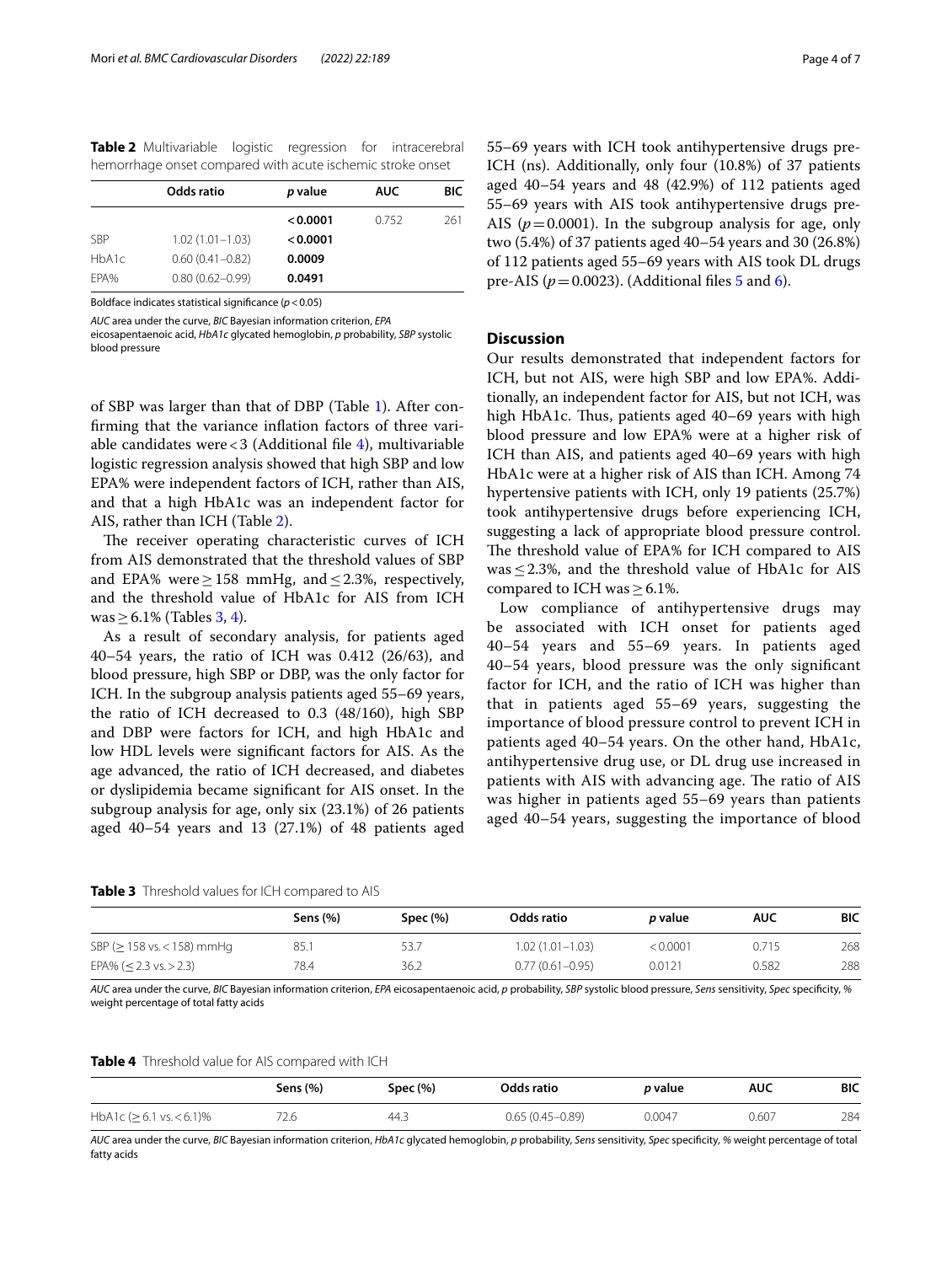pressure control, HbA1c management, or dyslipidemia treatment to prevent AIS. Diabetes is an independent risk of ischemic stroke [\[12](#page-5-10)], and serum cholesterol level is positively related to death from ischemic stroke and total cardiovascular disease [\[13](#page-5-11)].

The occurrence of hypertension is proportional to salt intake [\[20](#page-5-24)]. In addition, genetics is a risk factor for hypertension [[21](#page-5-25)]. Instant noodles, which contain a high volume of salt and high concentration of refned carbohydrates, contribute to high diastolic blood pressure, high TG level, and high fasting blood glucose levels even among college students [[22](#page-5-26)]. Patients with impaired glucose tolerance consuming a diet containing>45% carbohydrates show a greater postprandial glucose spike [\[23](#page-5-27)]. The serum EPA level is positively correlated to fish intake [[14,](#page-5-12) [24\]](#page-5-28). Therefore, a low EPA% suggests a low dietary intake of fsh. A diet comprising low amounts of fsh with a large salt intake may cause early-onset ICH compared to AIS. Patients aged 40–69 with AIS had a higher HbA1c level and a high frequency of dyslipidemia and intake of drugs to treat diabetes. Therefore, a large lipid and carbohydrate diet may cause early-onset AIS compared to ICH.

A reduction in sodium intake lowers blood pressure [[25\]](#page-5-29). Compared with diuretics and β-blockers, calciumchannel blockers might protect more against stroke than against myocardial infarction [[26](#page-5-30)]. According to recommendations for patients with diabetes [[27\]](#page-6-0), reducing carbohydrate intake has been the best medical nutrition for improving hyperglycemia. Dietary guidance focuses on consuming fsh and low-fat or fat-free dairy products to prevent atherosclerotic cardiovascular disease [\[28](#page-6-1)]. Thus, n-3 PUFAs can reduce the incidence of stroke [\[28](#page-6-1)[–33](#page-6-2)].

In this study, no diference was found in the DGLA level between ICH and AIS patients; however, a high DGLA level is signifcantly associated with ICH onset at a younger age  $[17]$  $[17]$ . Therefore, reducing salt or DGLA intake and consuming fsh is necessary to prevent ICH in patients aged 40–69 years. In addition, following the traditional Japanese diet, which mainly comprises fsh, soybeans, soy products, seaweed, mushroom, konjac, and unrefned cereals, with low amounts of animal fat, meat, poultry with fat, and sweets, including desserts and snacks, was efective in increasing serum n-3 PUFA% and decreasing serum n-6 PUFA% [\[34](#page-6-3)]. Furthermore, high consumption of isoflavones was associated with a reduced risk of ischemic stroke and myocardial infarction among postmenopausal women [\[35](#page-6-4)], and the traditional Japanese diet was efective in preventing the risk factors of coronary artery disease  $[36]$  $[36]$  $[36]$ . Therefore, the traditional Japanese diet may efectively prevent ICH or AIS. A lifestyle of daily intake of a high volume of salt and high concentration of refned carbohydrates requires rapid and signifcant improvement among young adults aged<40 years to prevent stroke onset in the 40–60 s.

For prevention of ICH, blood pressure should be controlled in adults aged 40–69 years, particularly those aged 40–54 years, and dietary EPA% should be increased for adults aged 40–69 years to prevent ICH. In addition, for prevention of AIS, blood pressure should be controlled, HbA1c should be managed, or dyslipidemia should be treated in adults aged 40–69, particularly those aged 55–69 years.

## **Limitations**

This study has several limitations. First, a small number of patients were included, and the study was retrospective and cross-sectional. A cross-sectional study has reverse causality. Second, our study did not investigate dietary intake of sodium, FA, or carbohydrates. Third, because most of the patients were Japanese, generalization of the study outcomes to non-Japanese populations may not be possible. There might be racial differences in the association of ICH-related factors with the threshold values of factors for ICH. Fourth, data on basic demographic information (education, income, marriage), lifestyles (smoking, drinking, physical activity, diet), and family history of acute stroke were not collected, which may have led to a bias in the results. Fifth, our patients did not undergo analysis for the genome associated with early-onset high blood pressure or high HbA1c. A prospective randomized control study using a food frequency questionnaire, blood pressure measurement, and serum FA levels is needed to determine the efects of sodium and fsh on ICH or AIS and prevention of stroke in patients aged 40–69 years.

# **Conclusions**

Systolic blood pressure, HbA1c, and EPA% were independent factors with signifcant diferences between ICH and AIS in patients aged 40–69 years. Patients with high SBP and low EPA% were at a higher risk of ICH, and patients with high HbA1c were at a higher risk of AIS. Further studies are warranted to investigate the infuence of race, ethnicity, or genome and the efects of changing lifestyle on the prevention of ICH and AIS in patients aged 40–69 years.

#### **Abbreviations**

DGLA: Dihomo-gamma-linolenic acid; DHA: Docosahexaenoic acid; EPA: Eicosapentaenoic acid; FA: Fatty acid; NIHSS: National Institutes of Health Stroke Scale; PUFA: Polyunsaturated fatty acids; SBP: Systolic blood pressure.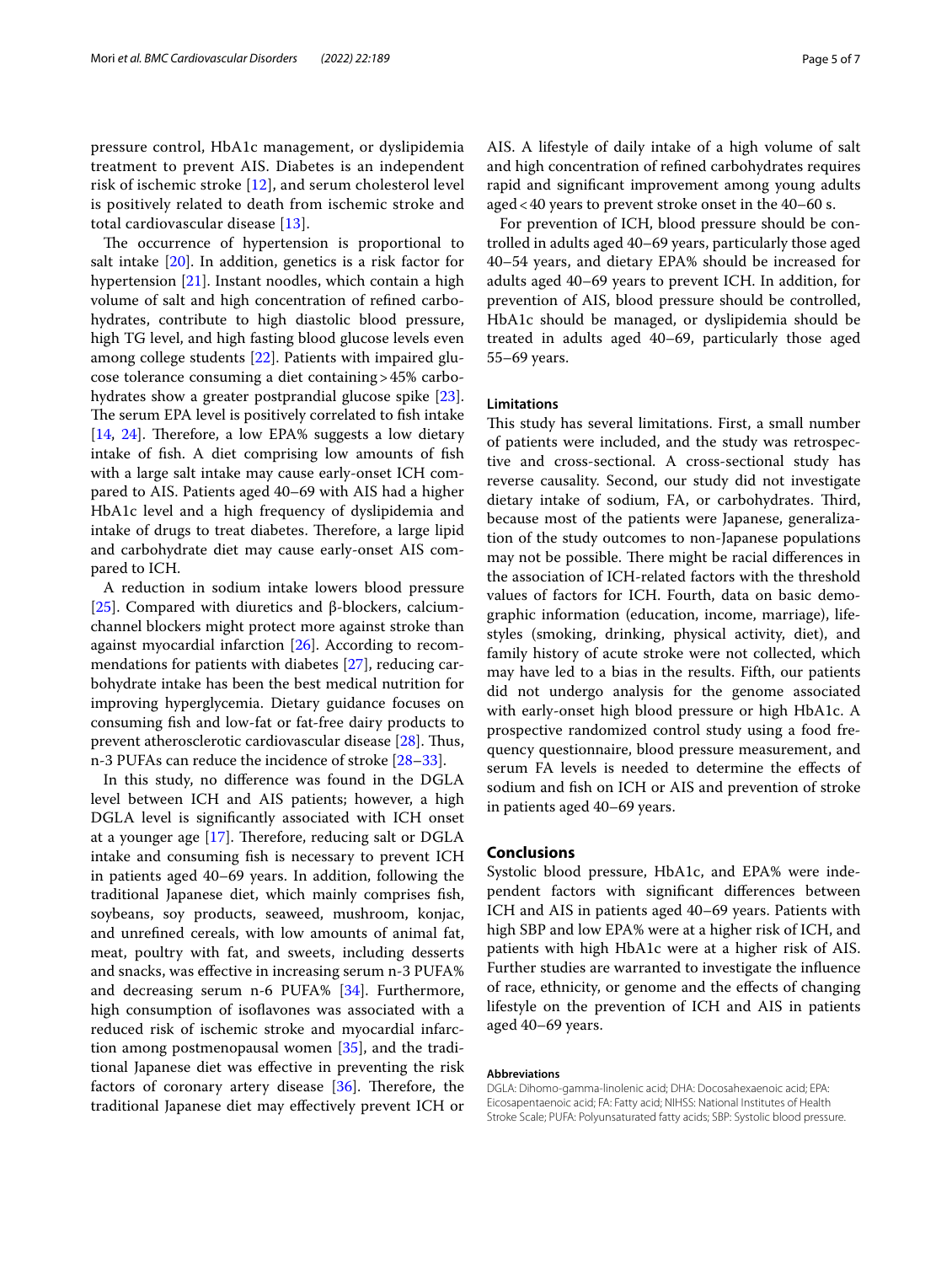# **Supplementary Information**

The online version contains supplementary material available at [https://doi.](https://doi.org/10.1186/s12872-022-02625-6) [org/10.1186/s12872-022-02625-6](https://doi.org/10.1186/s12872-022-02625-6).

<span id="page-5-19"></span><span id="page-5-18"></span>**Additional fle 1**. Flow chart of patient selection for the analysis

<span id="page-5-20"></span>**Additional fle 2**. The etiology of acute stroke

<span id="page-5-21"></span>**Additional file 3**. Spearman's rank correlation coefficients between individual variables with significant differences between the study groups

<span id="page-5-22"></span>**Additional fle 4**. Variance infation factors of three variables for multivariate analysis

<span id="page-5-23"></span>**Additional fle 5**. Characteristics of patient aged 40-54 years

**Additional fle 6**. Characteristics of patient aged 55-69 years

#### **Acknowledgements**

We would like to thank Nozomi Chiba, B.A., for her secretarial assistance and the clinical technologists at our comprehensive stroke center.

#### **Author contributions**

Conceptualization, Methodology, Validation, and Formal analysis: T.M.; Investigation: T.M., K.Y., Y.T., and S.K.; Resources: T.M.; Data curation: T.M. and K.Y.; Writing–original draft preparation: T.M.; Writing–review and editing: T.M.; Visualization: T.M. All authors have read and agreed to the published version of the manuscript.

#### **Funding**

The Shonan Kamakura General Hospital provided open access charge. However, this research did not receive any specifc grant from external funding agencies in the public, commercial, or not-for-proft sectors.

#### **Availability of data and materials**

The datasets generated and/or analyzed during the current study are available from the corresponding author on reasonable request.

#### **Declarations**

#### **Ethics approval and consent to participate**

All procedures described in the study were performed in accordance with the ethical standards of the institution (Shonan Kamakura General Hospital) and with the 1964 Helsinki Declaration. The Tokushukai Group Ethical Committee approved our retrospective analysis (TGE01486-024). The Tokushukai Group Ethical Committee waived written informed consent for participation, because the study was based on an opt-out model of enrolment.

#### **Consent for publication**

Not applicable.

#### **Competing interests**

The authors of this manuscript declare no relationships with any companies whose products or services may be related to the subject matter of the article.

Received: 8 October 2021 Accepted: 11 April 2022 Published online: 21 April 2022

#### **References**

- <span id="page-5-0"></span>Ueda K, Omae T, Hasuo Y, Kiyohara Y, Fujii I, Wada J, et al. Prognosis and outcome of elderly hypertensives in a Japanese community: results from a long-term prospective study. J Hypertens. 1988;6:991–7.
- 2. Ueda K, Omae T, Hasuo Y, Kiyohara Y, Toshiro Y, Kato I, et al. Prevalence and long-term prognosis of mild hypertensives and hypertensives in a Japanese community, Hisayama. J Hypertens. 1988;6:981–9.
- <span id="page-5-1"></span>3. Talayero BG, Sacks FM. The role of triglycerides in atherosclerosis. Curr Cardiol Rep. 2011;13:544–52.
- <span id="page-5-3"></span><span id="page-5-2"></span>5. Toyoda K, Inoue M, Koga M. Small but steady steps in stroke medicine in Japan. J Am Heart Assoc. 2019;8:e013306.
- <span id="page-5-4"></span>6. van Swieten JC, Koudstaal PJ, Visser MC, Schouten HJ, van Gijn J. Interobserver agreement for the assessment of handicap in stroke patients. Stroke. 1988;19:604–7.
- <span id="page-5-5"></span>7. Takashima N, Arima H, Kita Y, Fujii T, Miyamatsu N, Komori M, et al. Incidence, management and short-term outcome of stroke in a general population of 1.4 million Japanese- Shiga stroke registry. Circ J. 2017;81:1636–46.
- <span id="page-5-6"></span>8. Sun LL, Tang WX, Tian M, Zhang L, Liu ZJ. Clinical manifestations and mechanisms of autoimmune disease-related multiple cerebral infarcts. Cell Transplant. 2019;28:1045–52.
- <span id="page-5-7"></span>9. Stapf C, Khaw AV, Sciacca RR, Hofmeister C, Schumacher HC, Pile-Spellman J, et al. Efect of age on clinical and morphological characteristics in patients with brain arteriovenous malformation. Stroke. 2003;34:2664–9.
- <span id="page-5-8"></span>10. Devers MC, Campbell S, Simmons D. Infuence of age on the prevalence and components of the metabolic syndrome and the association with cardiovascular disease. BMJ Open Diabetes Res Care. 2016;4:e000195.
- <span id="page-5-9"></span>11. Tanaka H, Ueda Y, Hayashi M, Date C, Baba T, Yamashita H, et al. Risk factors for cerebral hemorrhage and cerebral infarction in a Japanese rural community. Stroke. 1982;13:62–73.
- <span id="page-5-10"></span>12. Abbott RD, Donahue RP, MacMahon SW, Reed DM, Yano K. Diabetes and the risk of stroke: the Honolulu heart program. JAMA. 1987;257:949–52.
- <span id="page-5-11"></span>13. Iso H, Jacobs DR Jr, Wentworth D, Neaton JD, Cohen JD. Serum cholesterol levels and six-year mortality from stroke in 350,977 men screened for the multiple risk factor intervention trial. N Engl J Med. 1989;320:904–10.
- <span id="page-5-12"></span>14. von Lossonczy TO, Ruiter A, Bronsgeest-Schoute HC, van Gent CM, Hermus RJ. The efect of a fsh diet on serum lipids in healthy human subjects. Am J Clin Nutr. 1978;31:1340–6.
- <span id="page-5-14"></span>15. Iso H, Rexrode KM, Stampfer MJ, Manson JE, Colditz GA, Speizer FE, et al. Intake of fsh and omega-3 fatty acids and risk of stroke in women. JAMA. 2001;285:304–12.
- <span id="page-5-15"></span>16. Abdelmagid SA, Clarke SE, Nielsen DE, Badawi A, El-Sohemy A, Mutch DM, et al. Comprehensive profling of plasma fatty acid concentrations in young healthy Canadian adults. PLoS ONE. 2015;10:e0116195.
- <span id="page-5-16"></span>17. Mori T, Yoshioka K, Tanno Y, Kasakura S. Association of serum fatty acids at admission with the age of onset of intracerebral hemorrhage. Nutrients. 2020;12:2903.
- <span id="page-5-13"></span>18. Mori T, Yoshioka K, Tanno Y, Kasakura S. Association of serum fatty acids at admission with the age of onset of acute ischemic stroke. Nutrients. 2020;12:2411.
- <span id="page-5-17"></span>19. Lyden P, Brott T, Tilley B, Welch KM, Mascha EJ, Levine S, et al. Improved reliability of the NIH Stroke Scale using video training. NINDS TPA Stroke Study Group. Stroke. 1994;25:2220–6.
- <span id="page-5-24"></span>20. Intersalt Cooperative Research Group. Intersalt: an international study of electrolyte excretion and blood pressure. Results for 24 hour urinary sodium and potassium excretion. BMJ. 1988;297:319–28.
- <span id="page-5-25"></span>21. Takahashi Y, Yamazaki K, Kamatani Y, Kubo M, Matsuda K, Asai S. A genome-wide association study identifes a novel candidate locus at the DLGAP1 gene with susceptibility to resistant hypertension in the Japanese population. Sci Rep. 2021;11:19497.
- <span id="page-5-26"></span>22. Huh IS, Kim H, Jo HK, Lim CS, Kim JS, Kim SJ, et al. Instant noodle consumption is associated with cardiometabolic risk factors among college students in Seoul. Nutr Res Pract. 2017;11:232–9.
- <span id="page-5-27"></span>23. Kang X, Wang C, Lifang L, Chen D, Yang Y, Liu G, et al. Efects of diferent proportion of carbohydrate in breakfast on postprandial glucose excursion in normal glucose tolerance and impaired glucose regulation subjects. Diabetes Technol Ther. 2013;15:569–74.
- <span id="page-5-28"></span>24. Iso H, Sato S, Folsom AR, Shimamoto T, Terao A, Munger RG, et al. Serum fatty acids and fsh intake in rural Japanese, urban Japanese, Japanese American and Caucasian American men. Int J Epidemiol. 1989;18:374–81.
- <span id="page-5-29"></span>25. Sacks FM, Svetkey LP, Vollmer WM, Appel LJ, Bray GA, Harsha D, et al. Efects on blood pressure of reduced dietary sodium and the Dietary Approaches to Stop Hypertension (DASH) diet. DASH-Sodium Collaborative Research Group. N Engl J Med. 2001;344:3–10.
- <span id="page-5-30"></span>26. Staessen JA, Wang J-G, Thijs L. Cardiovascular protection and blood pressure reduction: a meta-analysis. Lancet. 2001;358:1305–15.